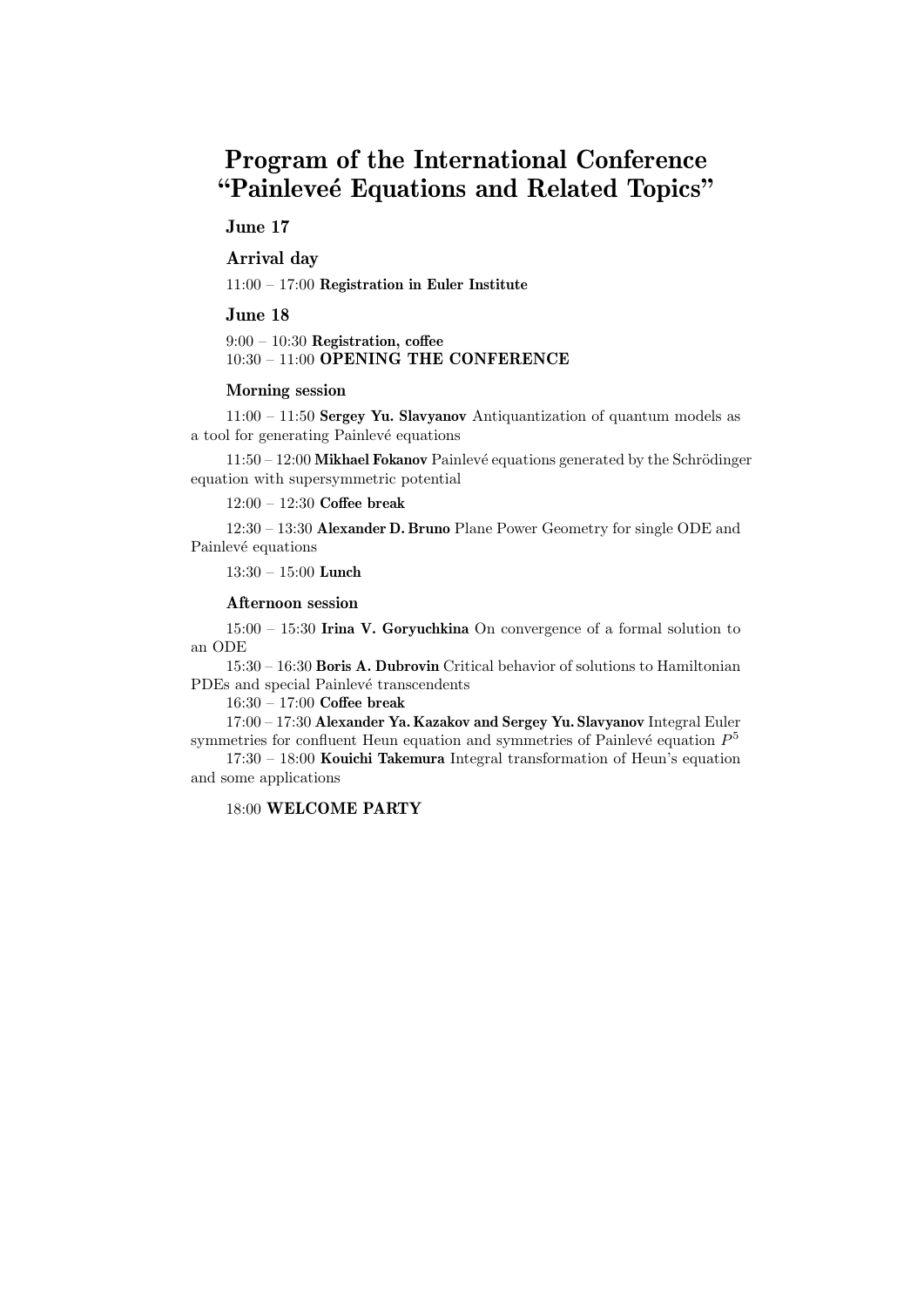## June 19

Morning session

10:00 – 10:30 Alexander D. Bruno Space Power Geometry for an ODE and Painlevé equations

10:30 – 11:10 Irina V. Goryuchkina Asymptotic expansions and forms of solutions to the sixth Painlevé equation

11:10 – 11:30 Coffee break

11:30 – 12:30 Davide Guzzetti Solving PVI by Isomonodromy Deformations 12:30 – 13:00 Ilya Vyugin Local expansions for solutions of the Schlesinger equation

 $13:00 - 13:30$  Yurii V. Brezhnev The sixth Painlevé transcendent as a generator of uniformizable orbifolds

13:30 – 15:00 Lunch

#### Afternoon session

15:00 – 15:30 Alexander B. Batkhin and Natalia V. Batkhina Exact simple solutions to PVI

15:30 – 16:00 Dmitrii P. Novikov A monodromy problem and some functions connected with Painlevé VI

 $16:00 - 16:30$  Yoshikatsu Sasaki Gauge transformation of the sixth Painlevé equation

16:30 – 17:00 Coffee break

 $17:00 - 17:30$  Anastasya V. Parusnikova Asymptotic expansions of solutions to the fifth Painlevé equation

17:30 – 18:00 Alexander Ya. Kazakov Euler integral symmetry and deformed hypergeometric equation

18:00 – 18:30 Arezki Kessi and Y. Adjabi Third order differential equation with Painlevé property

June 20 PETRODVORETS EXCURSION BANQUETTE (with dances)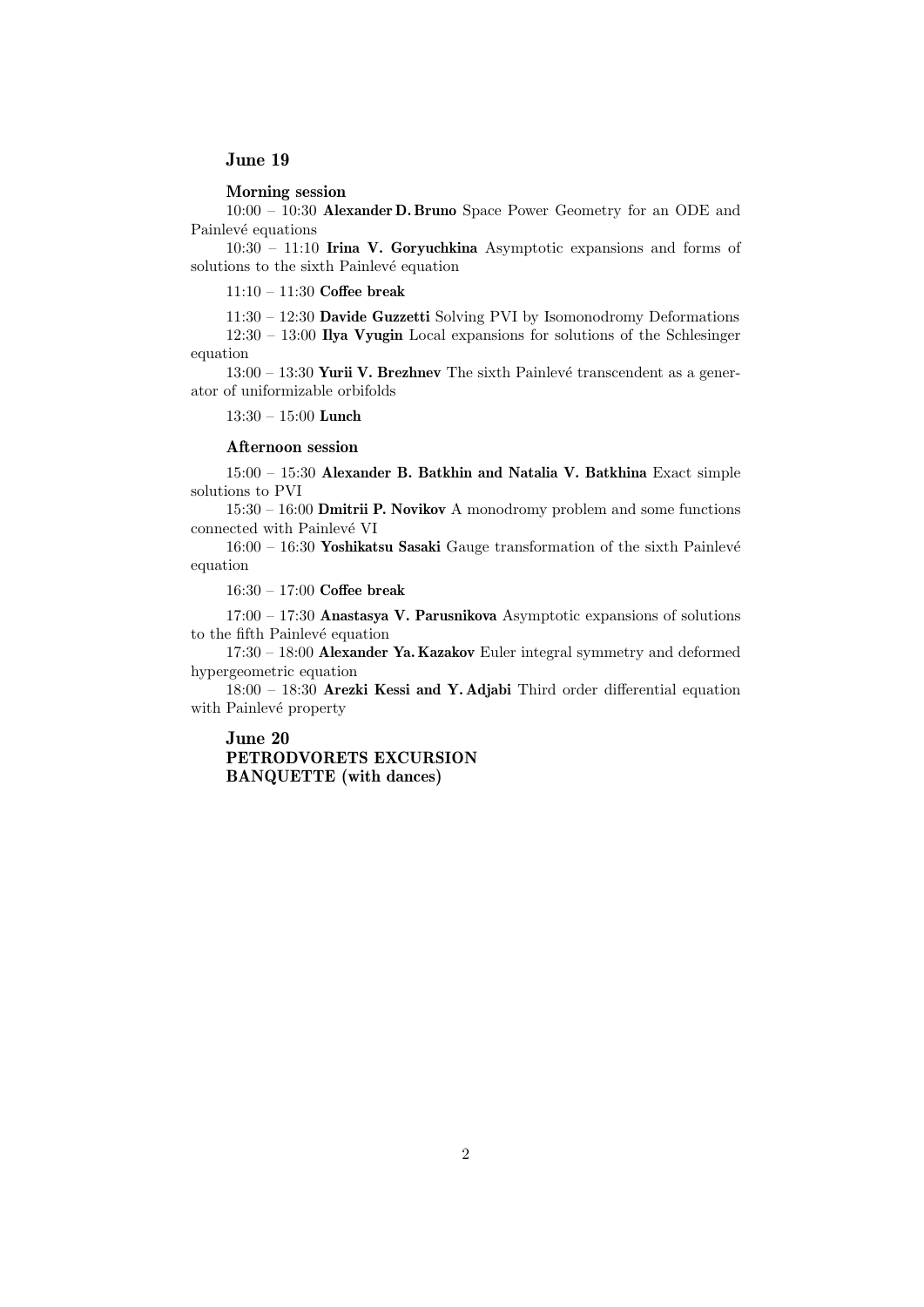# June 21

## Morning session

 $10:00 - 11:00$  Mikhail V. Babich On rational canonical parametrization of isomonodromic deformation equations phase space

11:00 – 11:30 Coffee break

11:30 – 12:30 Philip Boalch Simply–laced isomonodromy systems

12:30 – 13:00 Yulia P. Bibilo and Renat R. Gontsov On the Malgrange isomonodromic deformations of non-resonant meromorphic connections

13:00 – 13:30 Dmitry V. Artamonov The Schlesinger system and isomonodromic deformations of bundles with connections on Riemann surfaces

13:30 – 15:00 Lunch

#### Afternoon session

15:00 – 15:30 Vladimir Tsegel'nik Analytical Properties of Solutions to Some Nonlinear Differential Equations and Their Systems Associated with Models of Random-matrix Type

15:30 – 16:00 Dmitry Korotkin and Peter Zograf From the tau function of Painlevé VI equation to the geometry of moduli spaces

16:00 – 16:30 Vladimir G. Lysov Asymptotics of Angelesco polynomials and double scaling limit at pushing point

16:30 – 17:00 Coffee break

17:00 – 17:30 Vladimir P. Leksin Isomonodromic deformations and Jordan-Pochhammer systems

17:30 – 18:00 Valentina A. Goloubeva On Fuchsian reduction of differential equations